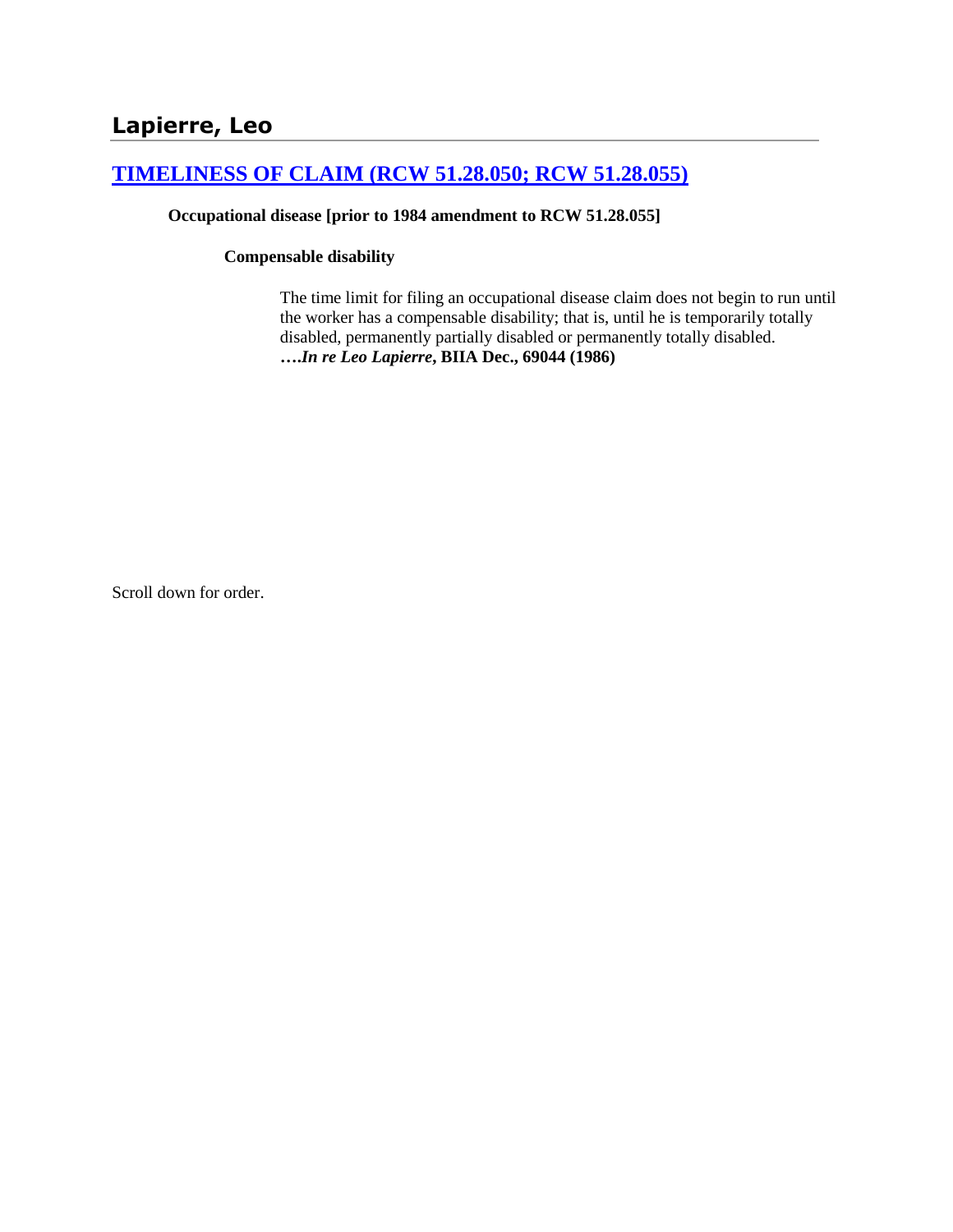#### **BEFORE THE BOARD OF INDUSTRIAL INSURANCE APPEALS STATE OF WASHINGTON**

**)**

**IN RE: LEO L. LAPIERRE ) DOCKET NO. 69,044**

**CLAIM NO. S-514497 ) DECISION AND ORDER**

APPEARANCES:

Claimant, Leo L. LaPierre, by Riecan, Hanson & Whitney, per Janet R. Whitney

Employer, Boise Cascade Company, by Schwabe, Williamson, Wyatt, Moore & Roberts, per Janet L. Smith

This is an appeal filed by the claimant on October 25, 1984 from an order of the Department of Labor and Industries dated August 29, 1984 which rejected the claim on the basis that there was no proof of a specific injury at a definite time and place while in the course of employment and that the condition was not the result of an industrial injury or occupational disease. **REVERSED AND REMANDED**.

## **DECISION**

Pursuant to RCW 51.52.104 and RCW 51.52.106, this matter is before the Board for review and decision on a timely Petition for Review filed by the employer to a Proposed Decision and Order issued on August 22, 1985 in which the order of the Department dated August 29, 1984 was reversed, and this claim was remanded to the Department with directions to accept the claim as an occupational disease and to take such other and further actions as are necessary and according to law.

The Board has reviewed the evidentiary rulings in the record of proceedings and finds that no prejudicial error was committed and said rulings are hereby affirmed.

The evidence presented by the parties is adequately set forth in the Proposed Decision and Order. Two issues raised by the self-insurer's Petition for Review require further discussion:

- 1. Whether this claim for an occupational disease is barred by the statute of limitations; and
- 2. Whether claimant's condition was asymptomatic "prior to the filing of the accident report."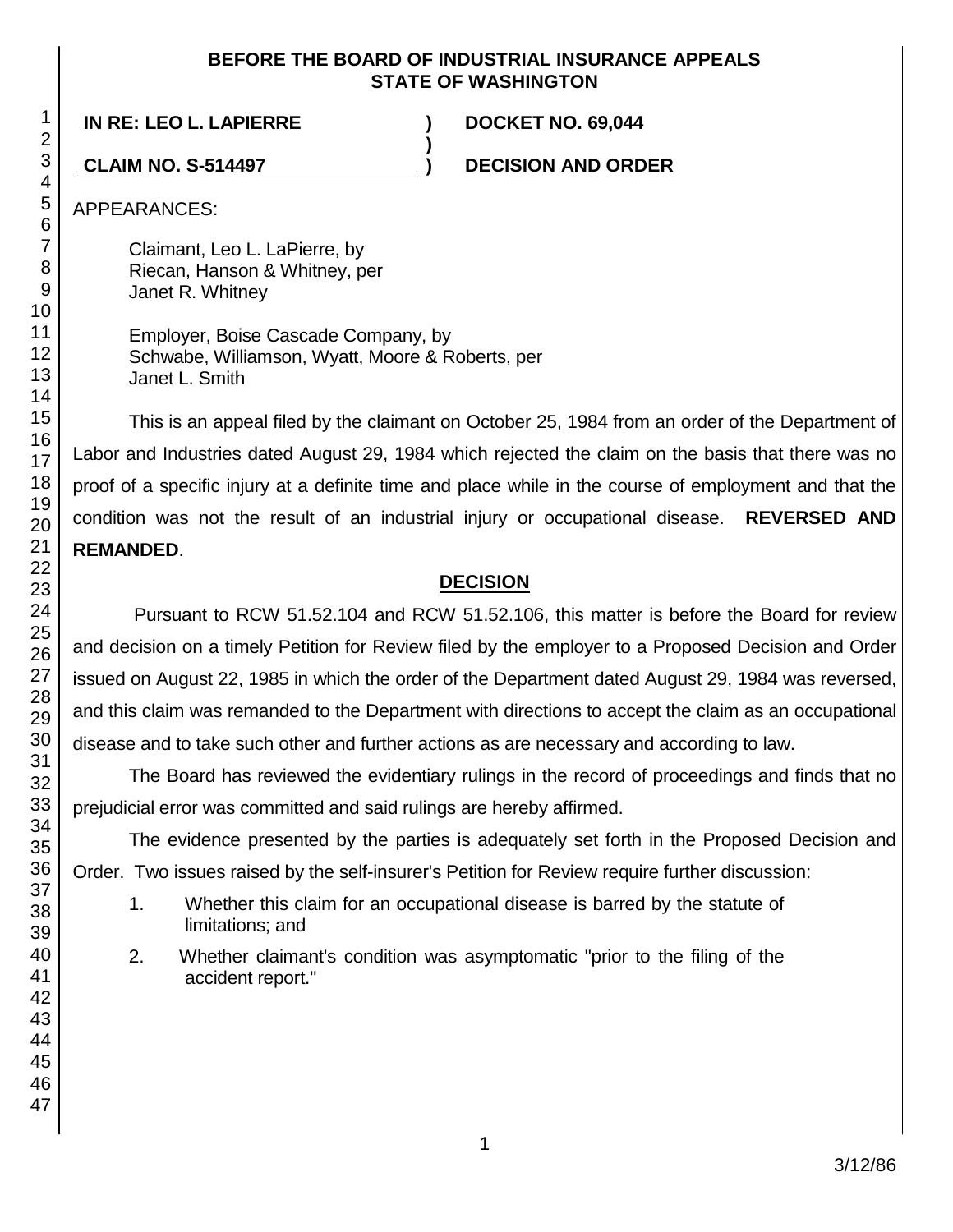RCW 51.28.055, as it read prior to the 1984 amendment, provided:

"Claims for occupational disease or infection to be valid and compensable must be filed within one year following the date the worker had notice from a physician of the existence of his or her occupational disease, without reference to its date of origin."

Two events are required under RCW 51.28.055 before the time limitation begins to run:

- 1. Notice to the worker from his "doctor that his disabling disease is occupational in its nature and causation". Williams v. Department of Labor and Industries, 45 Wn. 2d. 574, 576 (1954); and
- 2. "Some degree of disability, amounting to a compensable disability". Nygaard v. Department of Labor and Industries, 51 Wn. 2d. 659, 662 (1958).

Mr. LaPierre was notified in September 1980 by Dr. Ries that his right forearm pain, the tenosynovitis of his abductor and extensor pollicis, which controls the right thumb, and the pain he was experiencing in both shoulders, were all "job connected". While the condition for which the claim was filed in December, 1982 was post-traumatic arthritis, which was not diagnosed until October 15, 1982, Dr. Ries testified that claimant's condition in 1982 was the same, though worse, as his condition in 1980. We will assume, without deciding, that notification of the occupational nature of a disease, though incorrectly labeled, satisfies the requirements of RCW 51.28.055.

In Dr. Ries's opinion Mr. LaPierre was able in 1980 to "carry out almost any other physical job that he has ever done" but might "well end out with an Industrial disability . . . if he remains doing his work on the "chain". Thus, Dr. Ries did not consider Mr. LaPierre disabled in 1980 but predicted that he would become disabled if he continued to work on the green chain.

Under Nygaard the claimant's occupational disease must impair his efficiency as a worker and he must have a "compensable disability" before the statute of limitations begins to run. The facts in this case are strikingly similar to those in Nygaard. In that case, the worker was treated for bronchial asthma for nine years prior to his collapse due to that condition on November 4, 1953. Sometime between 1944 and 1953 he was advised of the occupational nature of his condition. He filed his claim for benefits on November 27, 1953 and the court found that application timely, noting that there was no evidence that his efficiency as a worker had been impaired until his collapse on November 4, 1953.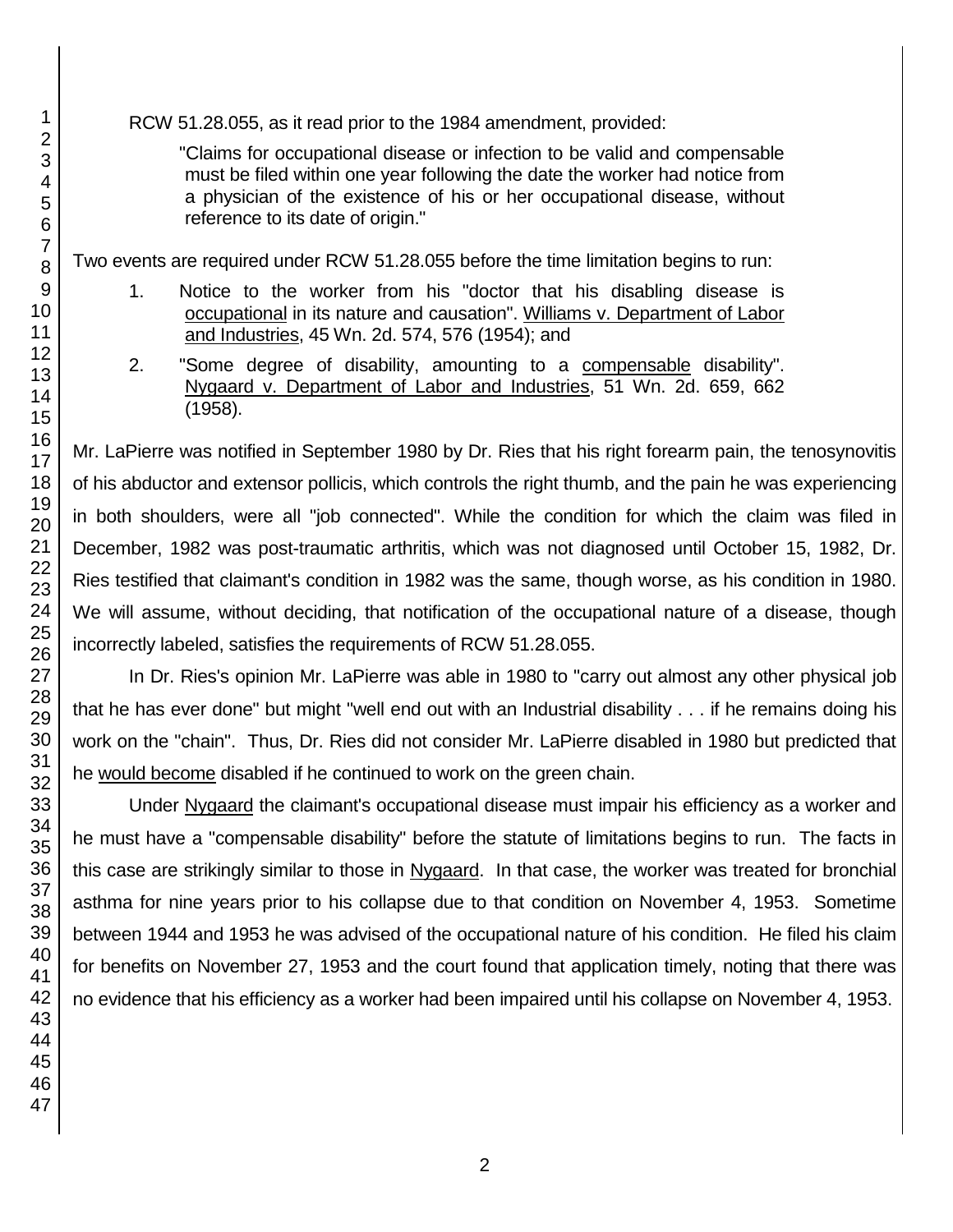In prior Decisions and Orders, this Board has interpreted the language in Nygaard requiring a "compensable disability" before the statute of limitations begins to run to mean temporary total disability, permanent total disability or permanent partial disability. See In re Robert D. Kutzer, Docket No. 44, 305, Claim No. G-525281, issued 2-27-76. Mr. LaPierre missed only two to three days of work in 1980 due to his arthritic condition and his treatment consisted of cortisone injections, medication, several doctor visits, and a transfer at his doctor's recommendation in September, 1980 from the green chain to the job of dryer-feeder. While the claimant required treatment in 1980, his condition was neither temporarily nor permanently disabling. RCW 51.32.090(5) precludes the payment of time-loss compensation for the two to three days of work which the claimant lost in 1980 due to his arthritis. Therefore, the claimant cannot be considered to have sustained a compensable temporary total disability in 1980.

There is an important distinction to be made between the terms "compensable" and "compensable disability". Claimant's condition may well have been "compensable" in1980 in the sense that, had he filed a claim, it might have been allowed for medical treatment only and closed. However, the time limit for filing an occupational disease claim does not begin to run until the claimant has a compensable disability, that is, until the claimant is temporarily totally disabled, permanently partially disabled, or permanently totally disabled.

Between September, 1980 and September, 1982 Mr. LaPierre's condition was essentially asymptomatic and resulted in no absences from work. Between September 20, 1982 and October 19, 1982 his arthritic condition flared up due to his full-time reassignment to the green chain. The claimant did not miss any work during this period because, despite the pain, he could not afford to do so. He did again seek medical treatment from Dr. Ries on October 15, 1982. For the first time Dr. Ries diagnosed his condition as post-traumatic arthritis. He considered this condition a more severe manifestation of the same condition which he had seen in 1980. He treated claimant with Motrin and recommended that he be transferred from the green chain.

This time, however, the employer was not so receptive to Dr. Ries's request that the claimant be transferred and in response to that request informed the claimant that he was temporarily laid off on October 19, 1982. With the assistance of the Human Rights Commission, the claimant was reinstated to the position of dryer-feeder on November 29, 1982 and he has worked in that position ever since. He filed a claim for benefits under the Workers' Compensation Act on December 3, 1982.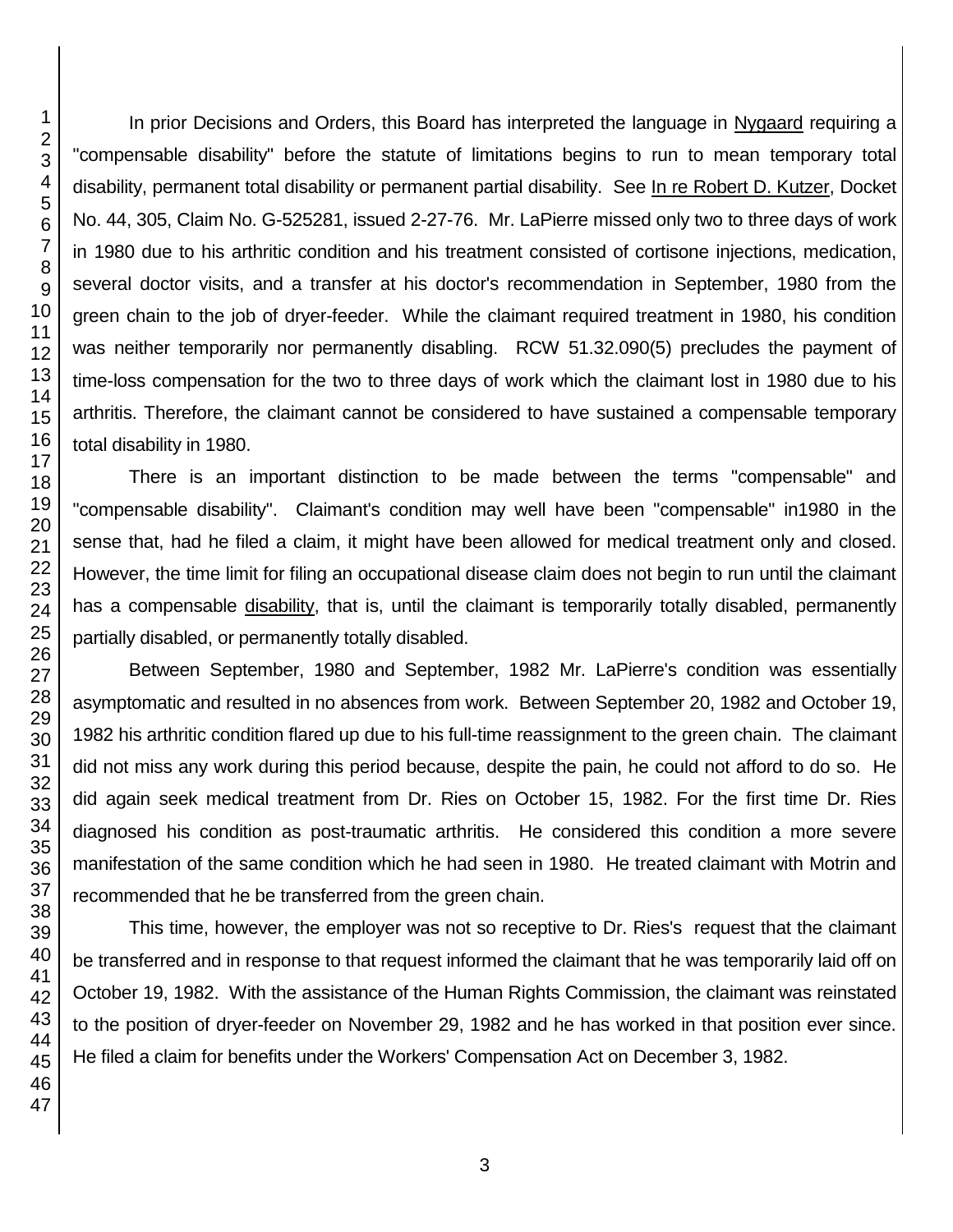This claim was timely pursuant to RCW 51.28.055. While the claimant was notified of the occupational nature of his condition back in 1980, he did not have a compensable disability at that time. Thus the one year time limitation did not begin to run in 1980. Mr. LaPierre maintained his employment without problem up until September 20, 1982 and continued working despite pain up to October 19, 1982. Any compensable disability which Mr. LaPierre may have emerged after September, 1982 and his claim for benefits was filed on December 3, 1982, well within the requisite one-year period.<sup>1</sup>

The self-insured employer's second contention, that claimant's condition was required to be asymptomatic "prior to the filing of the accident report", is incorrect. In Snyder v. Department of Labor and Industries, 40 Wn. App. 566 (1985) the court held that

> "aggravation of a pre-existing asymptomatic disease may be compensable as an occupational disease within the meaning of RCW 51.08.140, provided that the employment conditions producing the aggravation are peculiar to, or inherent in, the particular occupation. See Kinville, 35 Wn. App. at 87"

# Snyder at 575.

To satisfy the requirements of Snyder, the claimant must show that his arthritic condition was asymptomatic prior to his employment with Boise Cascade, not prior to the filing of his claim for benefits. In addition, under Department of Labor and Industries v. Kinville, 35 Wn. App. 80 (1983), the claimant is required to prove cause in fact and that there is a greater risk of contracting the disease inherent in his employment as opposed to other employments or non-employment life.

Mr. LaPierre has been employed by Boise Cascade from 1964 to 1966 and from March 1971 to the present. His testimony establishes that his arthritis was asymptomatic prior to 1980 when it was lighted up by full-time assignment to the green chain, which was being operated at an increased speed. Thus, the Snyder requirement has been met.

l

 Because we find this claim timely pursuant to the provisions of RCW 51.28.055 as that statute read prior to the 1984 amendment, we have no occasion to reach the question of whether the 1984 amendment extending the time period to two years and adding the requirement that a physician notify the worker that a claim for disability benefits may be filed is applicable here. We would note that RCW 51.28.055 is a non-claim statute. Once the one-year period has been triggered and elapsed, any right to compensation, not just the remedy,would be extinguished and could not be revived by the subsequent 1984 amendment to RCW 51.28.055. See Lane v. Department of Labor and Industries, 21 Wn. 2d. 420 (1944); Wheaton v. Department of Labor and Industries, 40 Wn. 2d. 56 (1952).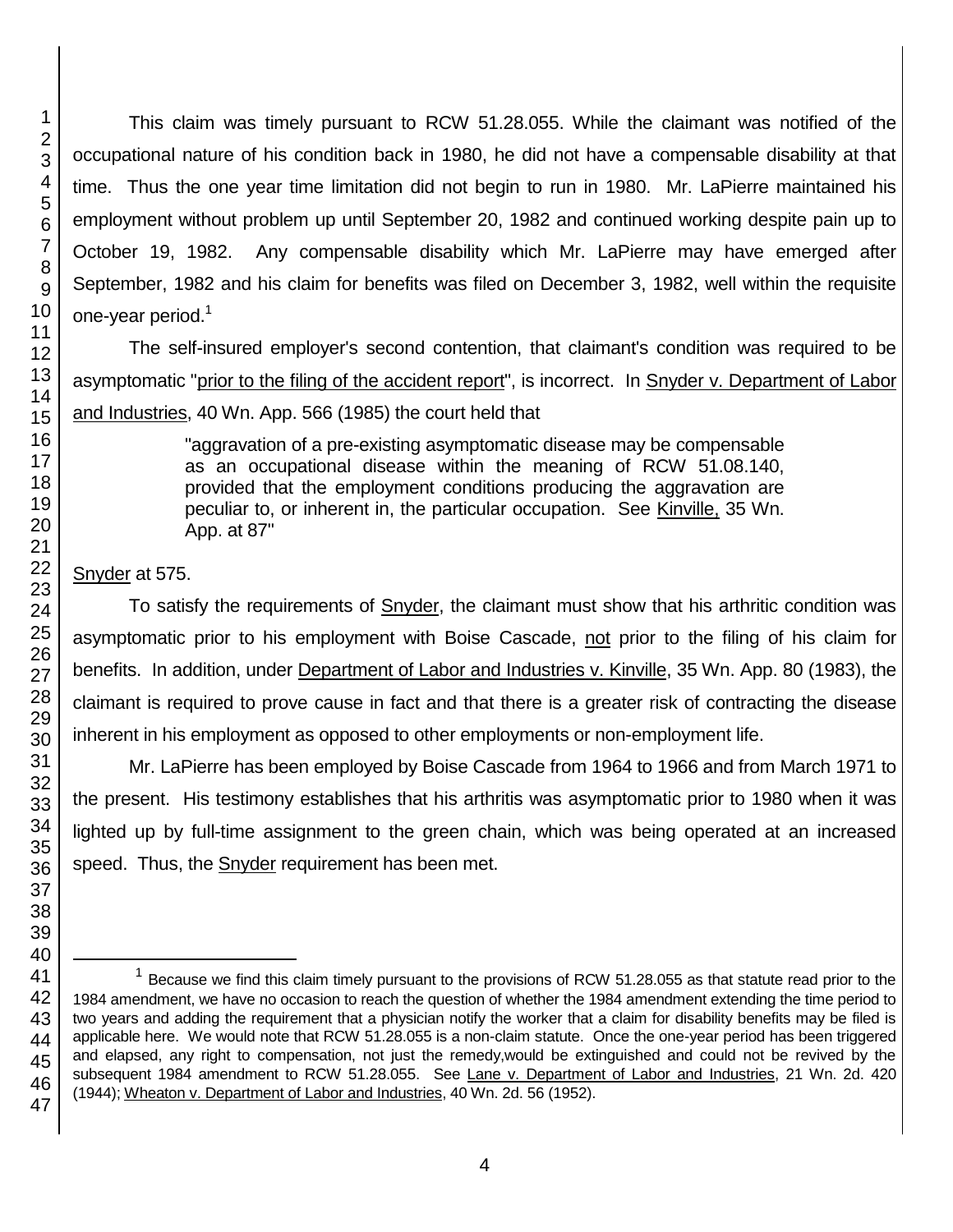In addition, all of the medical witnesses concurred that claimant's work on the green chain was a contributing cause of his arthritis condition. Dr. Ries, who testified on behalf of the claimant, and Dr. Place, who testified on behalf of the self-insurer, both testified that there was a greater risk of arthritis for workers on the green chain than in other employments or non-employment life. Thus, the two-pronged Kinville test has also been met.

We conclude that Mr. LaPierre's arthritic condition was asymptomatic until 1980, when it was lighted up by the conditions of his employment on the green chain at Boise Cascade. While he was notified of the occupational nature of his condition in September, 1980, he did not develop any compensable disability until September 20, 1982, at the earliest. His claim for benefits filed on December 3, 1982 was therefore timely pursuant to RCW 51.28.055. The Proposed Decision and Order is correct in reversing the Department order of August 29, 1984, and remanding the claim to the Department with direction to allow the claim as an occupational disease, and to take such further action as is appropriate.

### **FINDINGS OF FACT**

1. On December 3, 1982 an accident report was filed with the Department of Labor and Industries alleging the occurrence of an industrial injury on September 20, 1982 to Leo LaPierre while in the course of his employment with Boise Cascade. On January 7, 1983 the Department issued an order allowing the claim on a temporary and interlocutory basis, indicating the employer had demonstrated the need for further investigation and indicating that a further determinative order would be issued by January 29, 1983. On April 19, 1983 the Department issued an order rejecting the claim on the grounds that there was no proof of a specific injury at a definite time and place while in the course of employment. The Department order of April 19, 1983 was mailed to claimant on April 21, 1983 and received by claimant on April 23, 1983. On June 23, 1983 a notice of appeal was received by the Board of Industrial Insurance Appeals from the claimant, appealing the April 19, 1983 Department order. That notice of appeal was mailed on June 22, 1983. On July 13, 1983 the Department issued an order reassuming jurisdiction and holding the order of April 19, 1983 in abeyance. On July 15, 1983 the Board issued an order returning the case to the Department for further action. On August 29, 1984 the Department issued an order rejecting the claim on the basis that there was no proof of a specific injury at a definite time and place while in the course employment, that the condition was not the result of an industrial injury nor of an occupational disease. On October 25, 1984 a notice of appeal was filed with the Board of Industrial Insurance Appeals by the claimant from the Department order dated August 29, 1984. The Board issued an order on November 7, 1984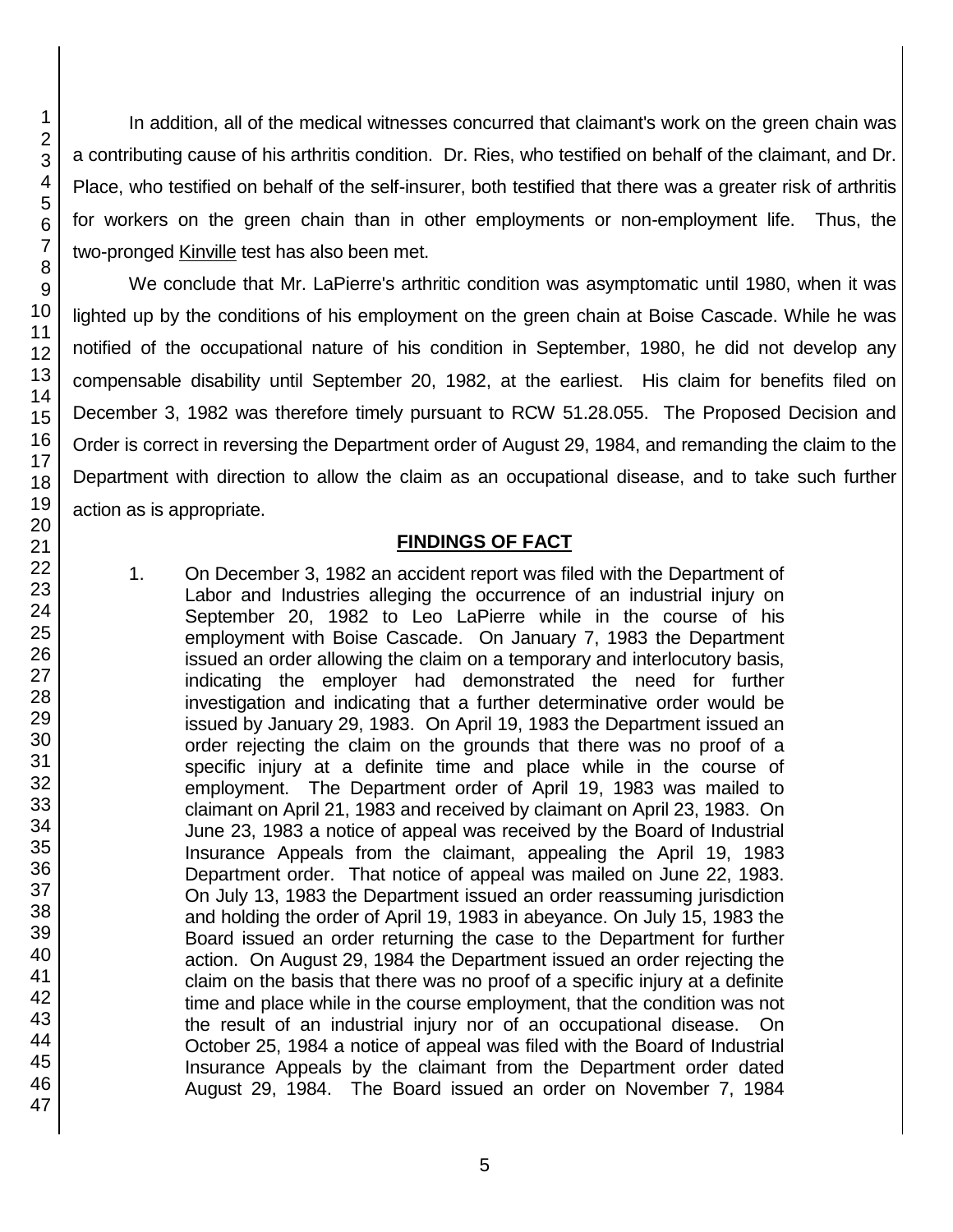granting the appeal under Docket No. 69,044 and directing that hearings be held on the issues raised by the appeal.

- 2. In mid-1980, while working full-time on the green chain at Boise Cascade, claimant developed pain in his right forearm and hand. He sought medical treatment on June 4, 1980, was diagnosed as having tenosynovitis of his abductor and extensor pollicis and treated with cortisone injections. Later that summer he sought further medical treatment for bilateral shoulder pain. He was treated with anti-arthritic preparations and, at his doctor's recommendation, was transferred in September, 1980 from the green chain to dryer-feeder work. He lost only two to three days of work due to his condition in 1980, and his symptoms subsided after his transfer from the green chain.
- 3. In September, 1980 claimant was notified by a physician that the tenosynovitis of his abductor and extensor pollicis and the bilateral shoulder pain were job connected.
- 4. On September 20, 1982 claimant was transferred back to full-time employment on the green chain at Boise Cascade. He developed bilateral shoulder pain and sought medical treatment on October 15, 1982. On that day he was diagnosed as having post-traumatic arthritis. His symptoms and condition in October, 1982 were the same, although more severe, as in 1980. Medical treatment in 1982 consisted of medication and the recommendation from his doctor that he be transferred from the green chain to lighter work.
- 5. Claimant's arthritic condition was asymptomatic prior to his full-time work on the green chain at Boise Cascade in mid-1980. The conditions of his employment on the green chain in 1980 made his arthritic condition symptomatic.
- 6. Prior to September 20, 1982, claimant's arthritic condition was productive of no permanent impairment. Prior to September 20, 1982 claimant was not precluded by his arthritic condition, either permanently or temporarily, from engaging in gainful employment on a reasonably continuous basis in light of his age, education and training.
- 7. Claimant's post-traumatic arthritis condition arose naturally and proximately out of the conditions of his employment on the green chain at Boise Cascade.

# **CONCLUSIONS OF LAW**

- 1. Claimant had no compensable disability attributable to his post-traumatic arthritis prior to September 20, 1982. His claim for benefits was timely filed pursuant to RCW 51.28.055. This Board has jurisdiction over the parties and subject matter of this appeal.
- 2. Claimant's post-traumatic arthritis condition is an occupational disease within the meaning of RCW 51.08.140.